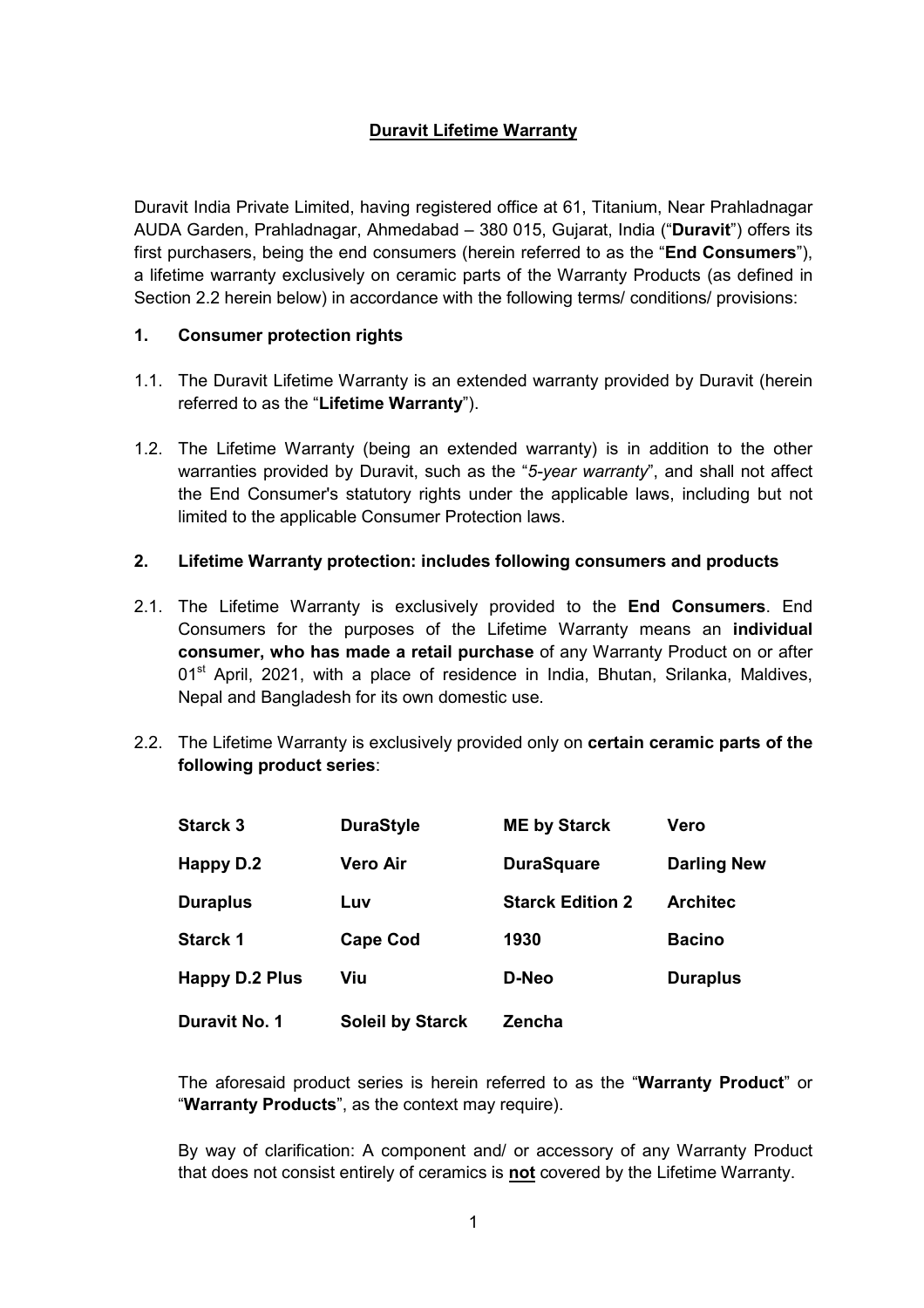2.3. The Lifetime Warranty covers only the Warranty Products: (*i*) that an End Consumer has purchased from Duravit or *via* a distributor or *via* retailer as a new product for their own private domestic use; (*ii*) that have been professionally installed at a place of residence belonging to the End Consumer in India, Bhutan, Srilanka, Maldives, Nepal and Bangladesh; and (*iii*) that are the property of the End Consumer.

## **3. Guarantee**

3.1. Duravit, hereby, guarantees to the End Consumer for the period of the Lifetime Warranty, in accordance with and as per the terms/ conditions/ provisions contained herein, that each Warranty Product is **free** from the following defects, which are referred herein as the "**Warranty Defect**":

material defects;

manufacturing defects; and

construction faults.

- 3.2. The decisive criterion for the guarantee in Section 3.1 is the state of the art of science and technology used at the time of the production of the respective Warranty Product.
- 3.3. The guarantee on the Lifetime Warranty does not cover loss, theft or any change in connection with an external event of *force majeure*. Further, the Lifetime Warranty does not include any liability for lost time, inconveniences, missed deadlines, any subsequent damage or other direct or indirect damage that the End Consumer and/ or anyone else suffers as a result of any Warranty Defect or damage covered by this Lifetime Warranty.

### **4. Warranty period, registration and limitation period**

- 4.1. The warranty period shall begin when the End Consumer purchases the new Warranty Product and registers it within time in accordance with Section 4.2 (herein referred to as the "**Warranty Period**"). The Warranty Period shall automatically terminate and end upon the demise of the End Consumer.
- 4.2. The End Consumer shall only be entitled to the rights resulting from this Lifetime Warranty if they register the Warranty Product concerned in accordance with the following:
	- i) After purchasing and installing the Warranty Product, the End Consumer must register the Warranty Product by visiting: www.duravit.in/lifetimewarranty website

### "**within 3 months from the date of invoice**".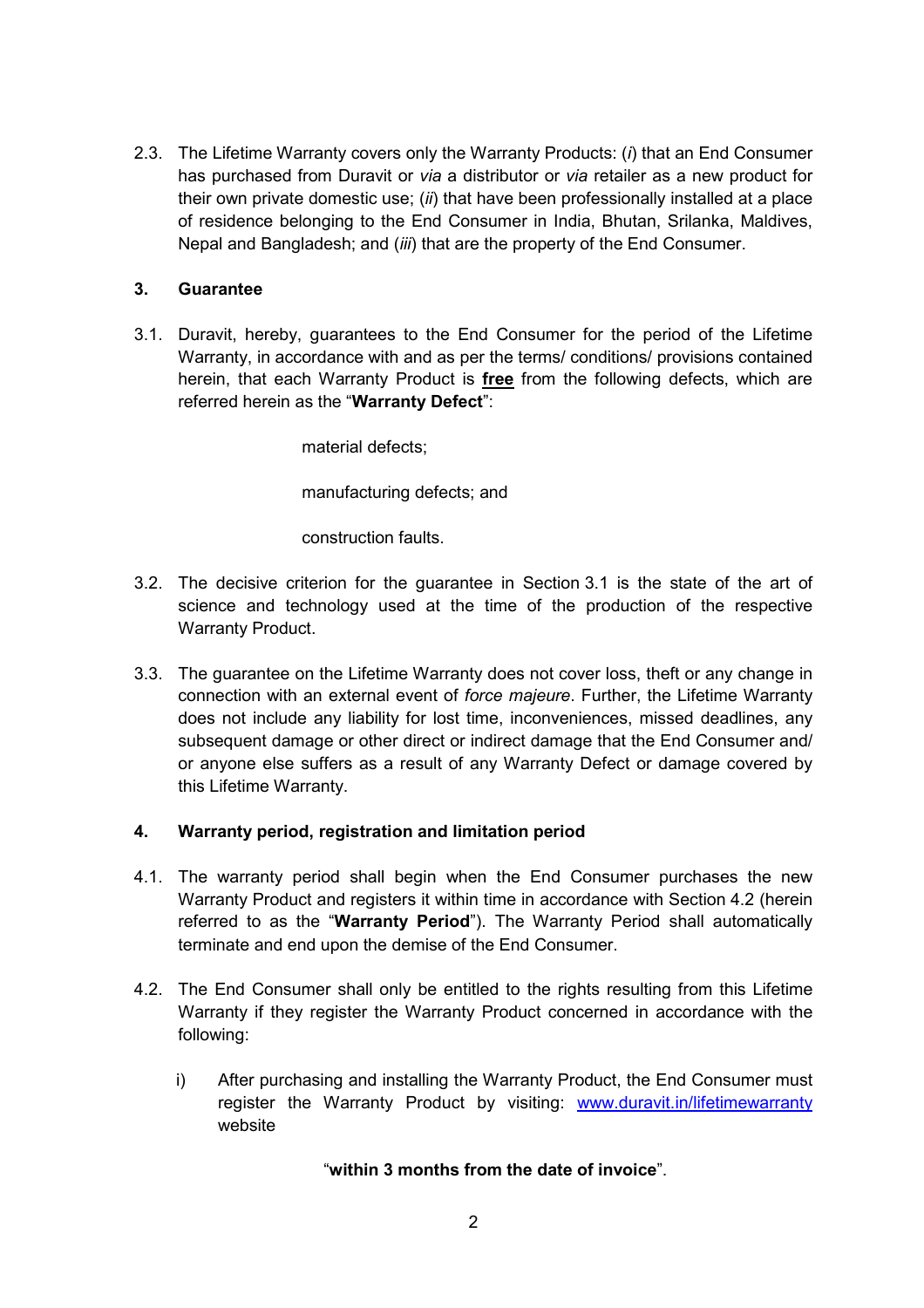This is a limitation period, meaning that all rights resulting from the Lifetime Warranty with regard to the Warranty Product concerned shall immediately expire at the end of the 3 months from the date of the invoice, if the End Consumer does not or fails to register the Warranty Product in accordance with the terms/ conditions/ provisions set-out herein. In any case, this shall not affect the End Consumer's statutory rights under the applicable law, particularly the applicable Consumer Protection laws, or any other warranty that may be provided by Duravit on the Warranty Product.

- ii) For registering for the Lifetime Warranty, the End Consumer must provide all the relevant details, such as name, address, phone number, e-mail address, purchase and installation date, place of installation and the Warranty Product number (article number), etc., as may be required by the online registration form as provided on www.duravit.in/lifetimewarranty website, and must also upload a copy of the invoice. Once the relevant details and invoice copy has been uploaded by the End Consumer, Duravit will verify the information and upon successful verification of the said information, a warranty certificate will be generated and issued in the name of the End Consumer (herein referred to as the "**Warranty Certificate**"). The End Consumer can download and print the Warranty Certificate for future reference. If the End Consumer is unable to register for the Lifetime Warranty through www.duravit.in/lifetimewarranty website, the End Consumer may request for the Warranty Certificate from Duravit (on *email id***: service.india@in.duravit.com OR Postal address**  Duravit India Private Limited, 61, Titanium, Near Prahladnagar AUDA Garden, Prahladnagar, Ahmedabad – 380 015, Gujarat, India) in writing, providing the relevant details and invoice copy. Upon receipt of the information, Duravit will verify the information and upon successful verification of the said information, Warranty Certificate will be generated and issued in the name of the End Consumer and send to the End Consumer by e-mail or post. In the event, the verification of information fails on account of being wrong/ false/ incorrect/ incomplete, the End Consumer will be accordingly informed by e-mail or post to furnish the same again in a true, correct, proper and complete manner to enable Duravit to process the same for generation and issuance of the Warranty Certificate.
- 4.3. The rights resulting from this Lifetime Warranty can neither be inherited nor transferred. In particular, the rights resulting from this Lifetime Warranty are nontransferable to any third party, if the Warranty Product is sold or surrendered in any other way. The Lifetime Warranty shall stand expired upon the loss of the original ownership of the Warranty Product in any manner, whatsoever, or upon the death of the End Consumer.

#### **5. Warranty exclusion**

5.1. The Lifetime Warranty excludes and does not cover normal wear and tear through use, or the misuse, abuse or alteration of the Warranty Product, including but not limited to damage caused due to burning, blistering, impact damage, scratching,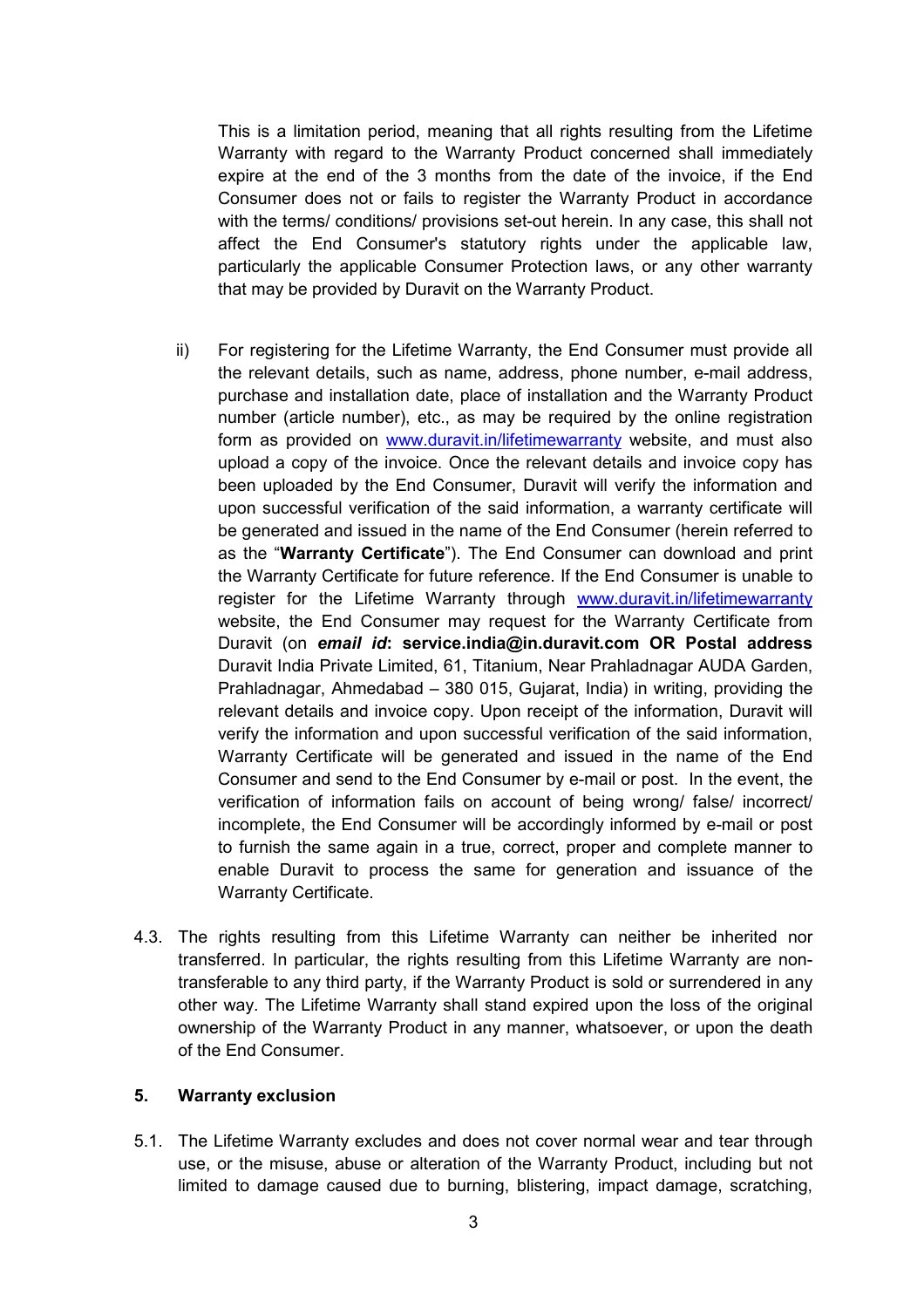staining, knocking/ hitting by hard objects/ on surfaces, breakage due to mishandling or accidental drop on the floor, insect/ pest damage, poor maintenance, non-adherence to care instructions, discoloration, mishandling, improper use and/ or cleaning of the Warranty Products. Cleaning of the Warranty Product may wear away the surface in the course of time, and such occurrences and other general wear and tear, including but not limited to surface changes, deposits and dirty edges (especially in the siphon area of the Warranty Product) that are attributable to normal ageing, use and usual cleaning of the Warranty Product or that constitute minor deviations from the target condition that are insignificant for the Warranty Product's value and its suitability for use shall **not** give rise to a warranty claim in accordance with these terms/ conditions/ provisions of the Lifetime Warranty, unless such occurrence is directly attributable to the Warranty Defect.

- 5.2. Further, this Lifetime Warranty excludes and does not cover the retention and function of the *WonderGliss* coating on each of the Warranty Product. The service life of the *WonderGliss* coating depends on the respective Warranty Product being used as intended. The End Consumer may note that incorrect/ inappropriate cleaning of the Warranty Product, in particular using a scouring agent or abrasive cleaning agent, can damage the *WonderGliss* coating, with the result that it no longer repels liquids and in which case the Lifetime Warranty shall stand expired.
- 5.3. Any claim resulting from this Lifetime Warranty is excluded if the defect or damage, *inter alia*,
	- i) is based, in whole or in part, on attempted repairs/ maintenance of the Warranty Product that were not coordinated with Duravit beforehand and/ or that were not performed professionally;
	- ii) is attributable to carelessness, chemicals, use of force or shocks, blistering, impact damage, scratching, staining, knocking/ hitting by hard objects/ on surfaces, breakage due to mishandling or accidental drop on the floor, insect/ pest damage, poor maintenance, non-adherence to care instructions, discoloration, improper handling, misuse and/ or cleaning of the Warranty Products, particularly failure to observe care instructions, mounting instructions or technical data sheets;
	- iii) is caused due to voltage fluctuations, insufficient water pressure, water impurities or improper care and cleaning of the Warranty Product;
	- iv) is caused, in whole or in part, to the Warranty Product by an intentional/ negligent/ wilful act or omission attributable, directly or indirectly, to the End Consumer and/ or its agent and/ or a third party;
	- v) is caused due to unauthorised/ improper/ unprofessional installation/ repair/ maintenance and/ or without following the instructions provided in the manual for installation/ mounting/ care/ operation, or is due to parts, other than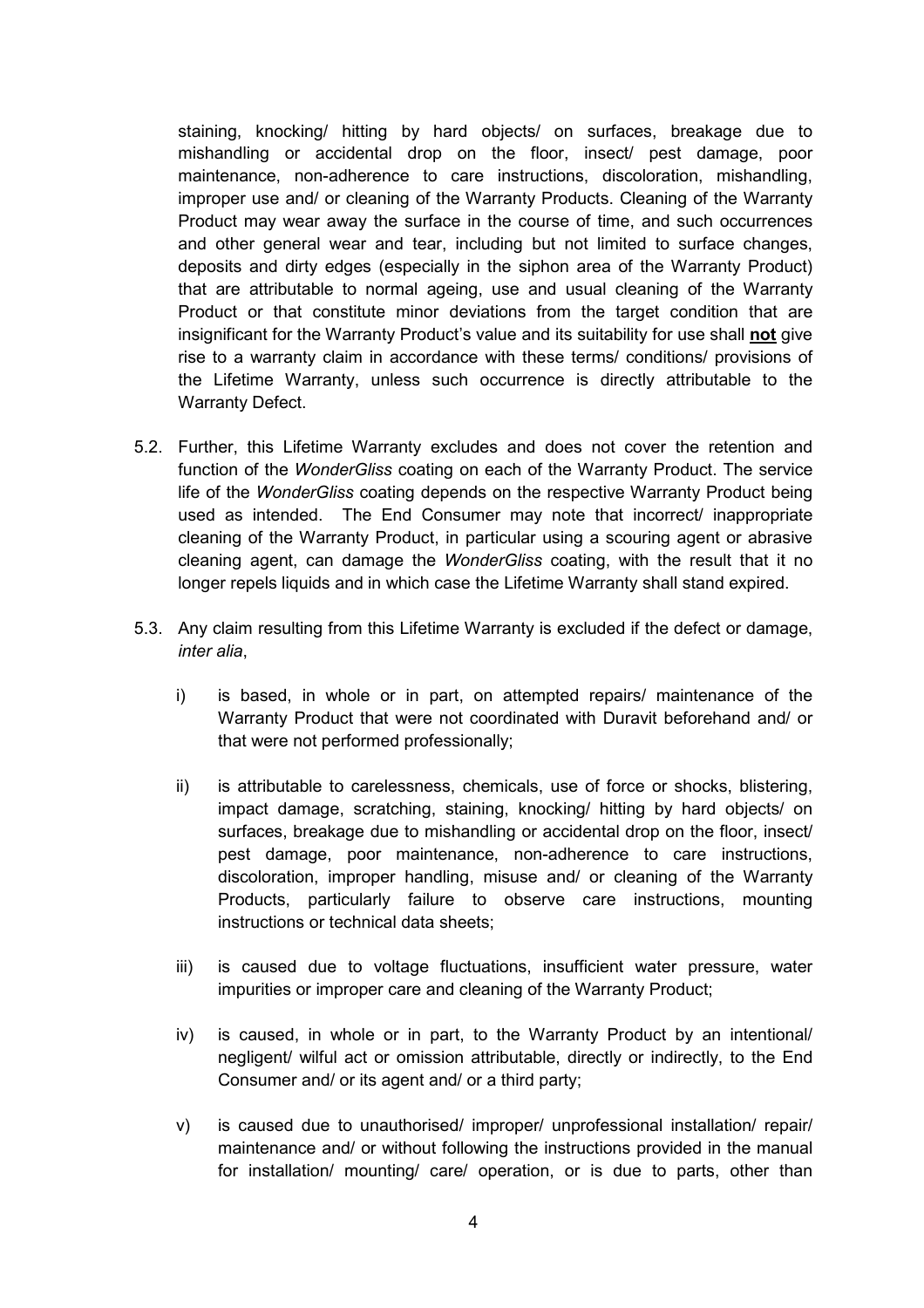DURAVIT spare parts, used for installation/ mounting/ repair/ maintenance of the Warranty Product; or

- vi) is caused, directly or indirectly, by a *force majeure* or some other unforeseeable event or Act of God, including but not limited to earthquake, fire, floods, lightning, pandemic, epidemic, vandalism, riot, etc.
- 5.4. Further, in particular claims for damages and/ or compensation for any expense, shall be excluded from the Lifetime Warranty on the Warranty Product unless Duravit is liable based on applicable statutory regulations.

### **6. Asserting claims under the Lifetime Warranty**

- 6.1. In the event that the Warranty Product has a Warranty Defect despite the guarantee provided in terms of Section 4.1, the End Consumer can make a warranty claim (*via* e-mail or written communication or by filling online contact form – available on the www.duravit.in website) under the Lifetime Warranty to Duravit **immediately after establishing** the defect claimed of through a specialist/ professional.
- 6.2. While making the warranty claim as aforesaid, the End Consumer must provide the following information and documents, such as name, address, phone number, email address (where available), purchase and installation date, place of installation and the Warranty Product number (article number), copy of invoice, copy of the Warranty Certificate, description of the Warranty Defect and the contact details of the specialist/ professional, who has established and confirmed that the existence of Warranty Defect in the Warranty Product.
- 6.3. Upon receipt of the claim e-mail or communication or duly filled-in online contact form and relevant information and documents in accordance with Section 6.1 and 6.2 above, Duravit will verify the same and if a Warranty Defect actually exists and that the Lifetime Warranty terms/ conditions/ provisions are observed and followed by the End Consumer in respect of the Warranty Product (herein referred to as the "**Warranty Defect Verification**"). If the Warranty Defect Verification is successful, Duravit will proceed to redress the Warranty Defect claimed of. In this regard Duravit reserves the right to rectify the defect, as may be deemed fit in its discretion, whether by means of repair or by replacing the defective Warranty Product with an equivalent/ comparable new product and/ or reconditioned product of the same type and quality.
- 6.4. Duravit shall, at its sole discretion, be entitled to commission a professional plumber/ technician/ any other qualified third party to supervise and guide the End Consumer's plumber for proper and trouble-free installation of the repaired/ replaced Warranty Product. In case of repair or replacement, Duravit shall have ownership right to the defective part replaced or the defective Warranty Product, as the case may be, and shall become the property of Duravit. The Lifetime Warranty shall not be extended in the event of repairs undertaken or replacement made by Duravit. In the event Duravit no longer manufactures the defective Warranty